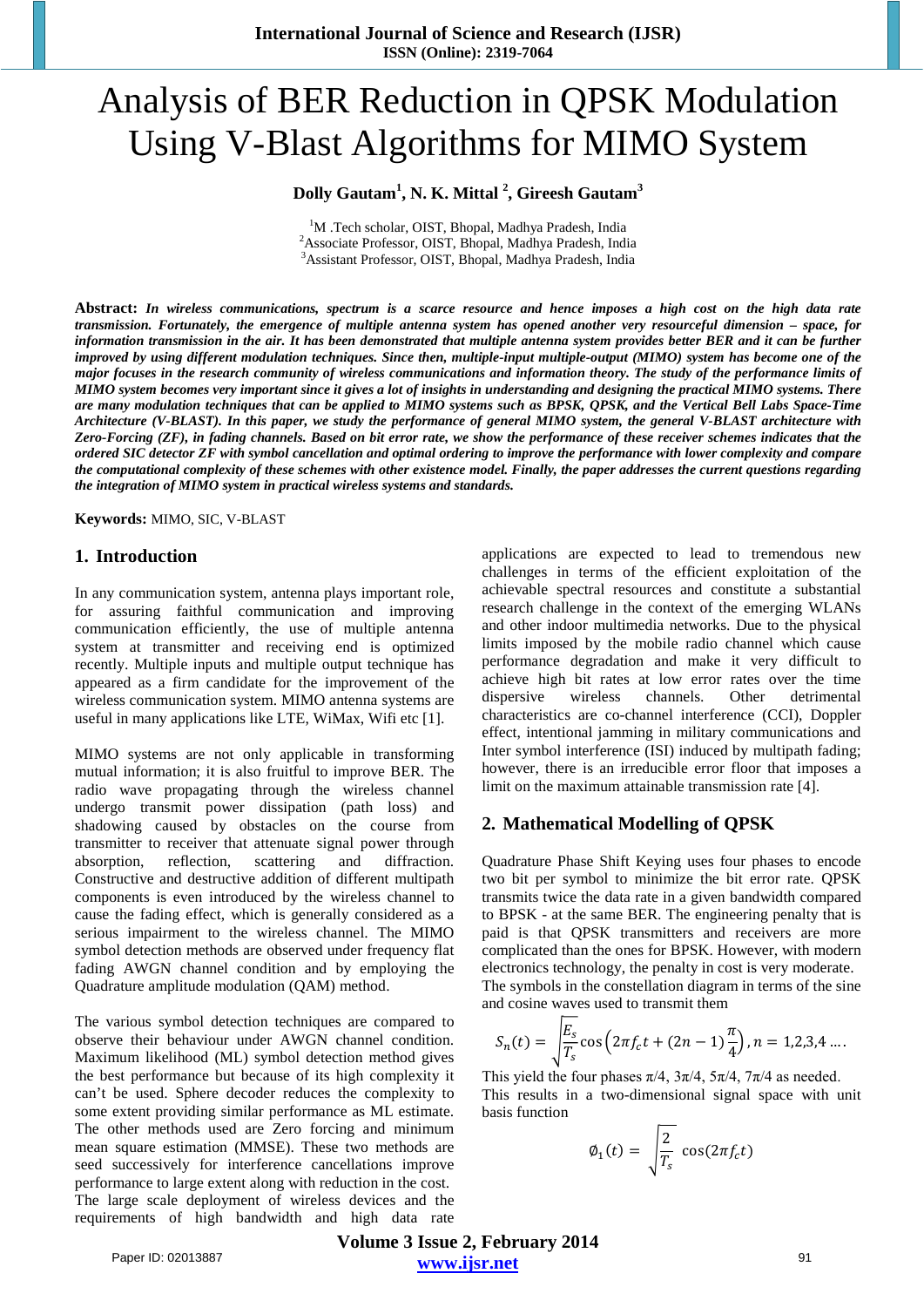$$
\varphi_2(t) = \sqrt{\frac{2}{T_s}} \sin(2\pi f_c t)
$$

The first basis function is used as the in-phase component of the signal and the second as the quadrature component of the signal.

Hence, the signal constellation consists of the signal-space 4 points

$$
(\pm \sqrt{\frac{E_s}{2}}, \pm \sqrt{\frac{E_s}{2}})
$$

The factors of 1/2 indicate that the total power is split equally between the two carriers.



**Figure 1:** Block diagram of V-Blast Architecture [1]

#### **3. V-Blast QPSK Modeling Using ZF Technique**

A data bit sequence having elements  $x_1, x_2, x_3...$  may be transmit, one element per time slot using single transmitter, single receiver system. But if the speed of transmission is to be increased, the number of transmitter and receiver antenna can be increased, and they can be taken in pairs. If two transmitter and receiver antennas are used to transmit the same sequence, the need of required time frames will be reduced to half of the above defined. Now for reducing the bit error rate and for making faithful transmission of data bits, different modulation techniques and algorithms are used. Here V-Blast algorithms is been used for making faithful transmission of data signals. The MIMO communication model consists of an antenna array of  $n_T$ element at the transmitter end and  $n<sub>R</sub>$  elements at the receiver.

MIMO systems are an extension of smart antennas systems. Traditional smart antenna systems employ multiple antennas at the receiver, whereas in a general MIMO system multiple antennas are employed both at the transmitter and the receiver. The addition of multiple antennas at the transmitter combined with advanced signal processing algorithms at the transmitter and the receiver yields significant advantage over traditional smart antenna systems - both in terms of capacity and diversity advantage. In the case MIMO, we can send different signals using the same bandwidth and still be able to decode correctly at the receiver. Thus, it is like we are creating a channel for each one of the transmitters. The capacity of each one of these channels is roughly equal to[2].

$$
Capcity = B.log_2 \left[ 1 + \frac{N}{M} \, SNR \right] \big( \frac{bps}{Hz} \big)
$$

The V-Blast algorithm, zero forcing approach in QPSK modulation does the random paring of message signals. These message signals are then coded in digital bits o n the basis of amplitude of Message signal. The Zero Forcing equalization matrix is given by

$$
W = inv (H^*H^*H)^*H^*H.
$$

We can reduce the decoding complexity of the ML receiver significantly by employing linear receiver front-ends to separate the transmitted data streams and then independently decode each of the streams. Simple linear receiver with low computational complexity and suffers from noise enhancement. It works best with high SNR. The solution of the ZF is given by [2]

$$
\hat{x} = (H * H)^{-1} H x = H^+ x
$$

Where,  $()^+$  represents the pseudo-inverse. The ZF receiver converts the joint decoding problem into M single stream decoding problems thereby significantly reducing receiver complexity. This complexity reduction comes at the expense of noise enhancement which in general results in a significant performance degradation (compared to the ML decoder). The diversity order achieved by each of the individual data streams equals  $N - M + 1$ .

## **4. Comparative Analysis between BPSK and QPSK Methodology**

The simulation result of BPSK modulated signal transmitted over Rayleigh fading channel and receiver designed using zero forcing approach is given in fig – II



**Figure 2:** BER analysis for BPSK modulation with 2x2 MIMO and ZF

If we analyze the result shown in simulated graph then we can say that BER is reduced up to level of  $10^{-3}$  with Eb/No ratio changes from 0 to 25. The V-Blast zero forcing approach gives promising results for 1 Tx and 2 Rx antenna system as shown in Fig-II. Now Fig-III shows the BER analysis for a 2x2 MIMO system transmitting signal using QPSK modulation technique and receiver is designed using V-Blast zero forcing approach. By the study of the result of

**Volume 3 Issue 2, February 2014 www.ijsr.net** Paper ID: 02013887 92